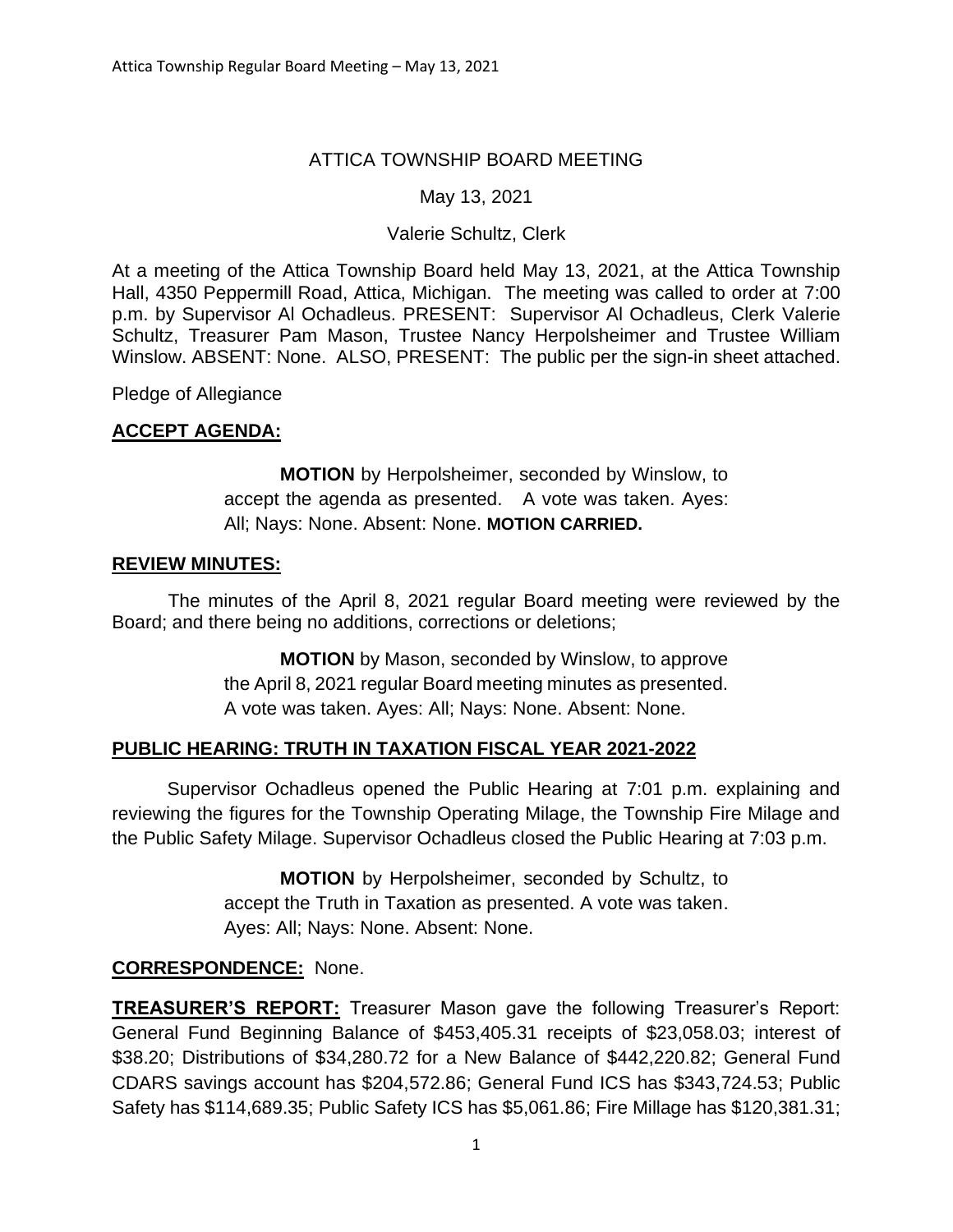Fire Millage CDARS savings account has \$51,143.40; Fire Millage ICS has \$1,057.72; Fire Escrow has \$2,691.20; Fire Escrow ICS has \$41.52; Deposited Escrow has \$25,070.27.

> **MOTION** by Schultz, seconded by Herpolsheimer, to approve the Treasurer's Report as PRESENTED. A vote was taken. Ayes: All; Nays: None. Absent: None. **MOTION CARRIED.**

# **POLICE REPORT:**

Officer Dave Barrett gave the following police report: there were 96 calls received in the month of April with 46 of the calls handled by the Township police.

# **PUBLIC TIME:** None.

# **OLD BUSINESS:** None

# **NEW BUSINESS:**

# **1. Life Insurance**

Attorney Gildner will prepare a resolution and procedures for life insurance.

# **2. Present Budget for 2021-2022 Fiscal Year:**

Supervisor Ochadleus presented and reviewed the budget for the 2021- 2022 fiscal year with an additional fee for one mile of limestone included.

# **3. William M. Winslow – Cemetery Benches:**

Mr. Winslow did not attend the meeting.

# **4. Cemetery Contract:**

Supervisor Ochadleus discussed B.J.'s Maintenance cemetery contract.

**MOTION** by Schultz, seconded by Mason, to accept as presented the cemetery maintenance contract from B.J.'s Maintenance in the yearly amount of \$18,700.00 (attached). A roll call vote was taken. Mason: Aye; Schultz: Aye; Herpolsheimer: Aye; Ochadleus: Aye and Winslow: Abstain. Ayes: All; Nays: None. Abstain: One (Winslow). **MOTION CARRIED.**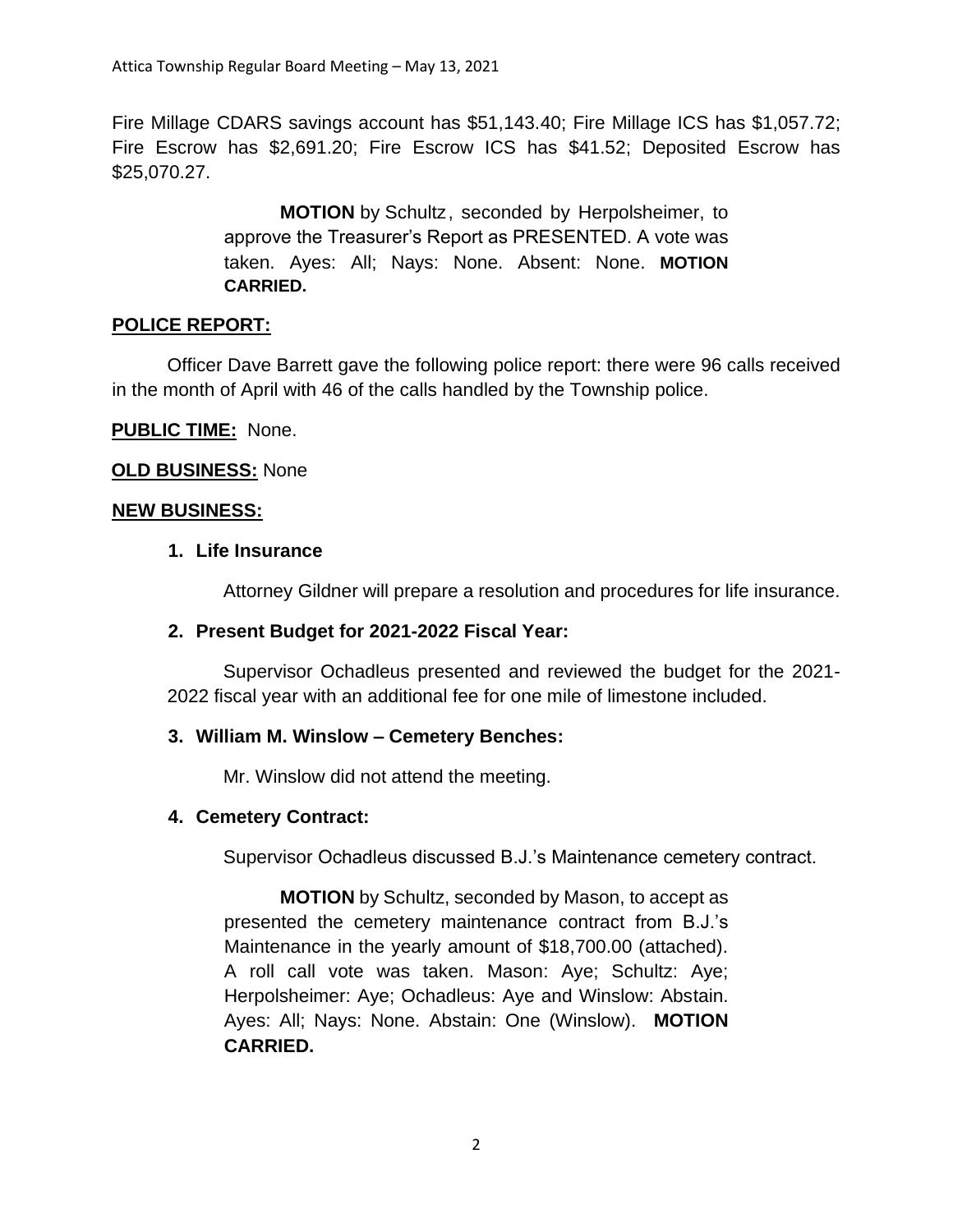#### **5. Accept Rowe Services Master Plan Proposal:**

Supervisor Ochadleus discussed Rowe Services Master Plan update proposal.

**MOTION** by Schultz, seconded by Mason to approve the Master Plan contract from Rowe Services for the base amount of \$8,500.00, plus options #4 and #5 for a total amount of \$10,540,00 (attached). A roll call vote was taken. Ochadleus: Aye; Winslow: Aye; Herpolsheimer: Aye; Mason: Aye and Schultz: Aye. Ayes: All; Nays: None. Absent: None. **MOTION CARRIED.**

#### **6. Township Budget Upgrades:**

Supervisor Ochadleus discussed the upgrades to the Township building.

**MOTION** by Schulz, seconded by Mason, to approve the upgrades to the Township building not to exceed \$55,000.00 (attached). A roll call vote was taken. Winslow: Aye; Herpolsheimer: Aye; Schultz: Aye; Mason: Aye and Ochadleus: Aye. Ayes: All; Nays: None. Absent: None. **MOTION CARRIED.**

# **7. Pete Kirley Director of Veteran's Affairs:**

Mr. Kirley did not attend the meeting.

#### **COMMITTEE REPORTS:**

- 1. FIRE: None.
- 2. PARK: None.
- 3. PLANNING BOARD: Zoning Administrator Lemons reported:
	- a. The Planning Commission meeting scheduled for May 27, 2021 has been cancelled.
- 4. ATTORNEY REPORT: None
- 5. AMBULANCE: None
- 7. COMMISSIONER'S REPORT: None
- 8. BOARD: None
- 9. PUBLIC TIME: None